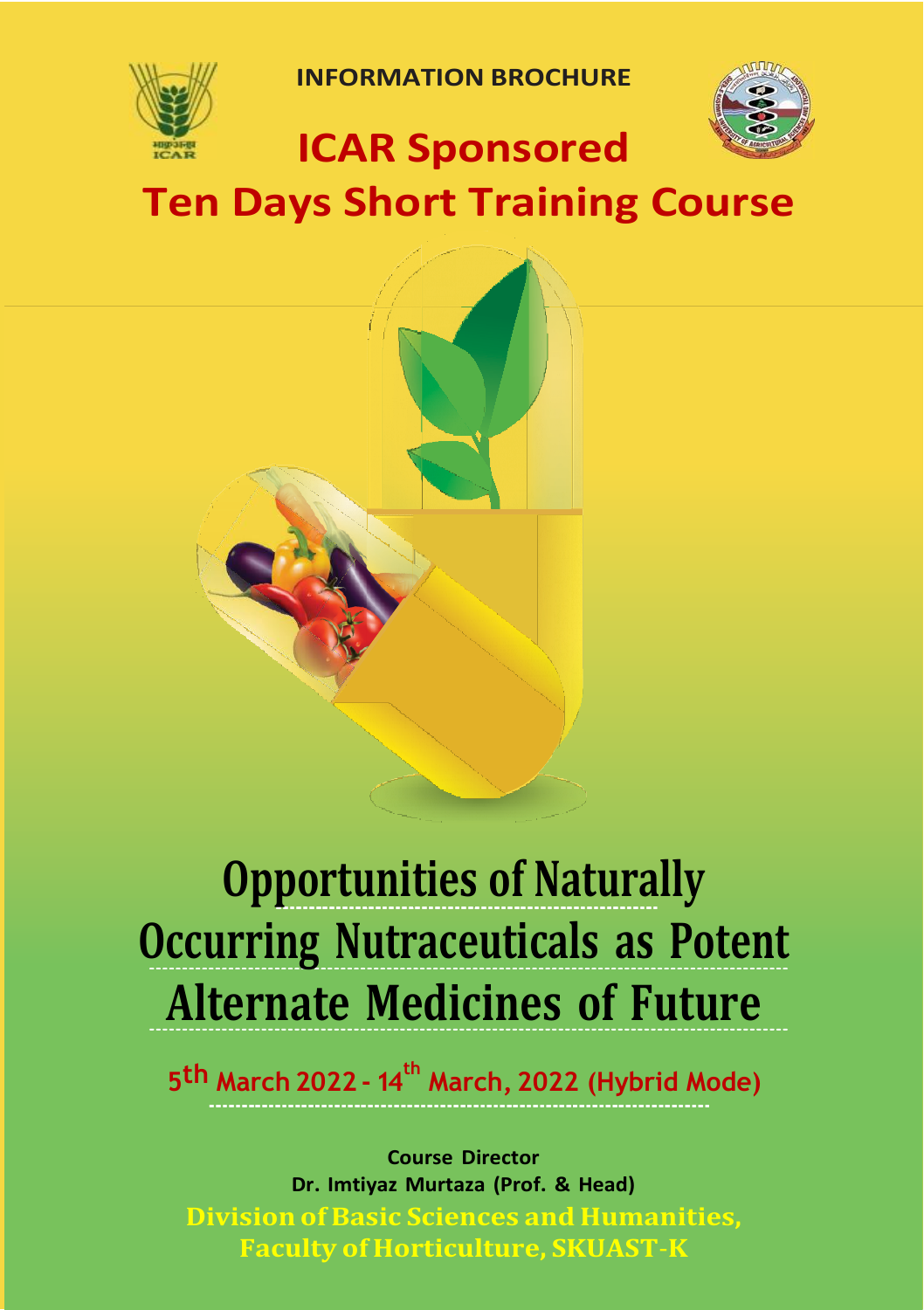#### **CHIEF PATRON**

#### **PROF. NAZIR AHMAD GANAI**

Hon'ble Vice Chancellor SKUAST-Kashmir

#### **PROF. SARFARAZ A. WANI**

Director Research, SKUAST-Kashmir

#### **PROF. MOHAMMAD NISAR KHAN**

Director Education, SKUAST-Kashmir

#### **CO-PATRON**

#### **PROF. SHABIR AHMAD WANI**

Dean, Faculty of Horticulture, SKUAST-Kashmir

#### **COURSE DIRECTOR**

#### **DR IMTIYAZ MURTAZA**

Professor & Head, Division of Basic Sciences & Humanities,FoH,

SKUAST-K

#### **COURSE COORDINATORS**

#### **DR. FAROOQ AHMAD KHAN**

Professor, Division of BSH, FoH, SKUAST-K

#### **MRS. FAUZIA SHAFI**

Assistant Professor, Division of BSH, FoH, SKUAST-K

#### **COURSE CO-COORDINATORS**

#### **DR SAJAD A BHAT**

Assistant Professor,Division of BSH, FoH, SKUAST-K

#### **DR SHAHID A. PADDER**

Assistant Professor,Division of BSH, FoH, SKUAST-K

#### **DR SAIMA M. WANI**

Assistant Professor,Division of BSH, FoH, SKUAST-K

| <b>Important Dates</b> |
|------------------------|
|                        |

| Last date for receiving duly filled applications | 26-02-2022             |
|--------------------------------------------------|------------------------|
|                                                  |                        |
| Intimation to selected candidates                | 27-02-2022             |
|                                                  |                        |
| Last date of confirmation by selected candidates | 28-02-2022             |
|                                                  |                        |
| <b>Training Period</b>                           | 05-03-2022 to 14-03-22 |

#### **Eligibility**

Participants from SAU's/ICAR institute/ KVKs etc. in the cadre of Assistant Professors or equivalent or above from the disciplines of Biochemistry/ Biotechnology/ Plant Physiology/Microbiology /Food Technology/Horticulture/ or any other allied discipline are eligible. The number of participants for the programme is limited to twenty-five only out of which 10 % internal participants are permitted. **Registration Fee**

#### The Participants are required to pay a sum of Rs. 50 (Fifty only) towards Registration fee (nonrefundable) as a demand draft or Indian Postal order in the name of Comptroller, SKUAST-K, Shalimar Campus, Srinagar, Kashmir, J&K,190025.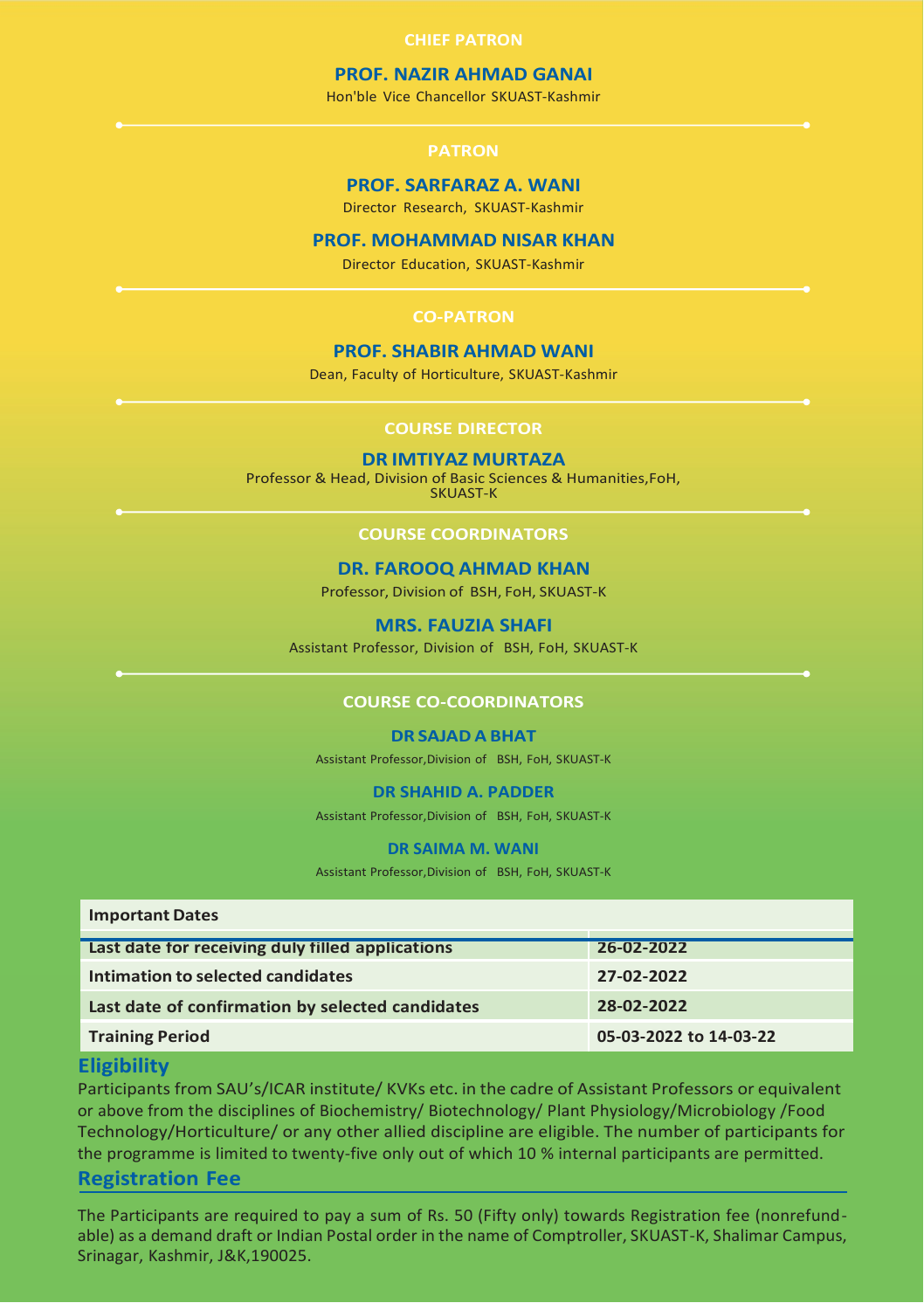#### **About The University**

Sher-e-Kashmir University of Agricultural Sciences and Technology of Kashmir is a prestigious Agricultural University located in Kashmir, Union Territory of J&K, India. With its main campus and Faculty of Horticulture in Shalimar, Srinagar, the University has multiple campuses, colleges, and research andextension centers across the Kashmir Valley and Ladakh Union Territory.

It is a matter of great satisfaction that SKUAST-K has recently got 6th Rank among all the Agricultural universities of the country and has come out with flying colors in the recently declared Atal Ranking of Institutions on Innovation Achievements (ARIIA). The research infrastructure, educational base and extension education services provided by SKUAST-K are playing a pivotal role in supporting the UT of J&K in its efforts for overall development of economy in agriculture and allied sectors.

#### **About The Division**

The relevance and importance of Basic Sciences and Humanities in socio-economic aspects of farming community are recognized as a vital component and in this direction the Division of Basics Sciences & Humanities was established in February 2017 under the Faculty of Horticulture, SKUAST-K. The Division is a multidisplinery and over the period of time has been progressing withfast pace in the field of Biochemistry, Plant Physiology and Microbiology, which resulted in development of some important technologies of economic importance as recognized by Indian Patent Office by granting patent within this short span of time. Further, the research on nutraceutical attributes of crops, biofortification, nutrigenomics, functional foods, nutritional deficiencies, bioprospecting of underutilized crops, development of organic fertilizers, hydroponics, seed invigoration, physiology of stress and physiological disorder management and studies on plant microbe interaction has paved a plinth in consequent advanced research in these areas. The Division has three mandates *viz.,* Teaching, Research and Extension in the field of Biochemistry, Plant Physiology and Microbiology.

#### **Course Background**

In the present era, the universal trend has shifted from synthetic to food based medicine due to their lesser side effects. Although there is regular advancement in modern medicines, but numerous diseases especially oxidative stress related disorders are also increasing day by day across the world atvery fast pace. Epidemiological studies and case controlled studies suggest that consumption of fruits and vegetables can prevent many oxidative stress related degenerative diseases including hypertension, cardiovascular disease, cancer, aging and other health conditions due to the presence of bioactive constituents with nutra-pharmaceutical properties. It has been found that most widely grown temperate horticultural crops including fruits like apple, pear, berries, cherries, peaches, plums nuts and greenleafy vegetables, tomato, turnip, cucumber etc are hub of pharmaceutically significant nutraceuticals particularly caretonoids, alkaloids, glycosides, phenolics, flavonoids, volatile oils, steroids etc. Due to the presence of these potential nutraceuticals they can act as powerful instrument against acute and chronic diseases, thereby promoting optimal health, longevity, and quality of life. Although, these nutraceutical are nature's wonderful medicines however, even today majority of them lack necessary datato convince the regulators and consumers alike of their efficacy, dose and toxicity. Due to this gap the pharmaceuticals thus represent the single entity with well established mode of action and targeted to treat a specific disease. Though, exploitation of suchpotent nutraceuticals is in its infancy stage, but in near future production of these nutraceuticals on large scale is a reality. In order to capture the pharmamarket share, such potential nutraceutical should be evaluated thoroughly through sufficient pre clinical and clinical tests to become a well established nutra-pharmaceutical that can in turn help to address health insecurity related problems due to potential nutritutional, safety and therapeutic effects, as compared to synthetic therapeutic agents. From last few years aggressive research work is being carried out across the world on providing scientific justifications for using such bioactive compounds as cemopreventive and chemotheraupetic agents. In this direction we have also reported chemopreventive, anti-cancerous and anti-diabetic properties of several fruit and vegetable based nutraceuticals including diosgenin, quercetin, fisetin, lupeol, delephidin, etc. with special reference to colon cancer, prostate cancer pancreatic cancer under preclinical conditions. These bioactive compounds need further clinical investigations before recommending them as alternate medicines against various oxidative stress related degenerative diseases in humans.